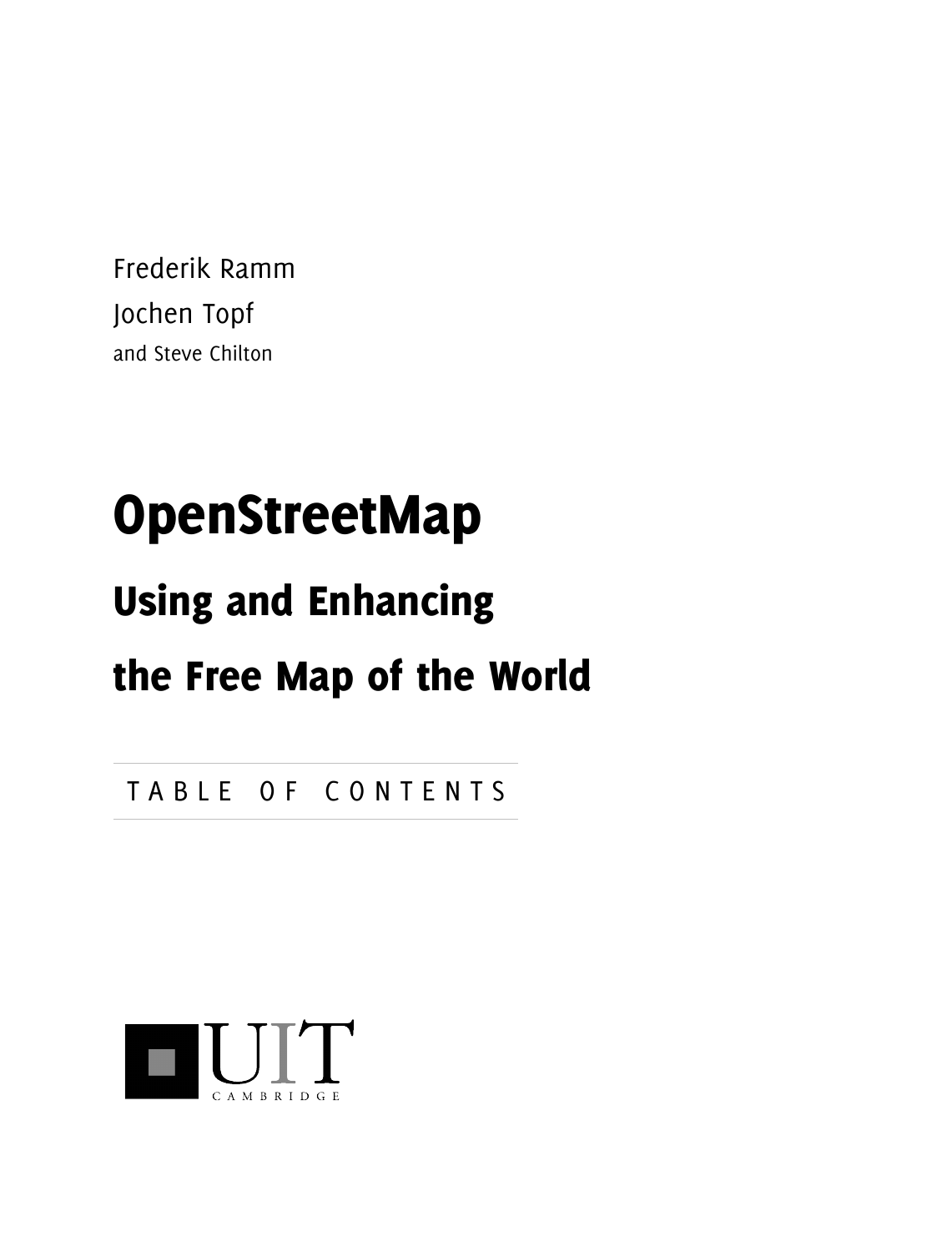Published in 2011 by UIT Cambridge Ltd. PO Box 145 Cambridge CB4 1GQ England Tel: +44 1223 302 041 Web: www.uit.co.uk

ISBN 978-1-906860-11-0

Copyright © 2011 UIT Cambridge Ltd. All rights reserved.\*

The right of Steve Chilton, Frederik Ramm, and Jochen Topf to be identified as the authors of this work have been asserted by them in accordance with the Copyright, Designs and Patents Act 1988.

The programs and instructions in this book have been included for their instructional value. Neither the publisher nor the authors offer any warranties or representations in respect of their fitness for a particular purpose, nor do they accept any liability for any loss or damage arising from their use.

The publication is designed to provide accurate and authoritative information in regard to the subject matter covered. Neither the publisher nor the authors make any representation, express or implied, with regard to the accuracy of information contained in this book, nor do they accept any legal responsibility or liability for any errors or omissions that may be made. This work is supplied with the understanding that UIT Cambridge Ltd and its authors are supplying information, but are not attempting to render engineering or other professional services. If such services are required, the assistance of an appropriate professional should be sought.

Many of the designations used by manufacturers and sellers to distinguish their products are claimed as trademarks. UIT Cambridge Ltd acknowledges trademarks as the property of their respective owners.

10 9 8 7 6 5 4 3 2 1

\* Exception: All maps in this book are works derived from OpenStreetMap data. They are © OpenStreetMap contributors, and published under the Creative Commons Attribution-Share Alike 2.0 license: http://creativecommons.org/licenses/by-sa/2.0/

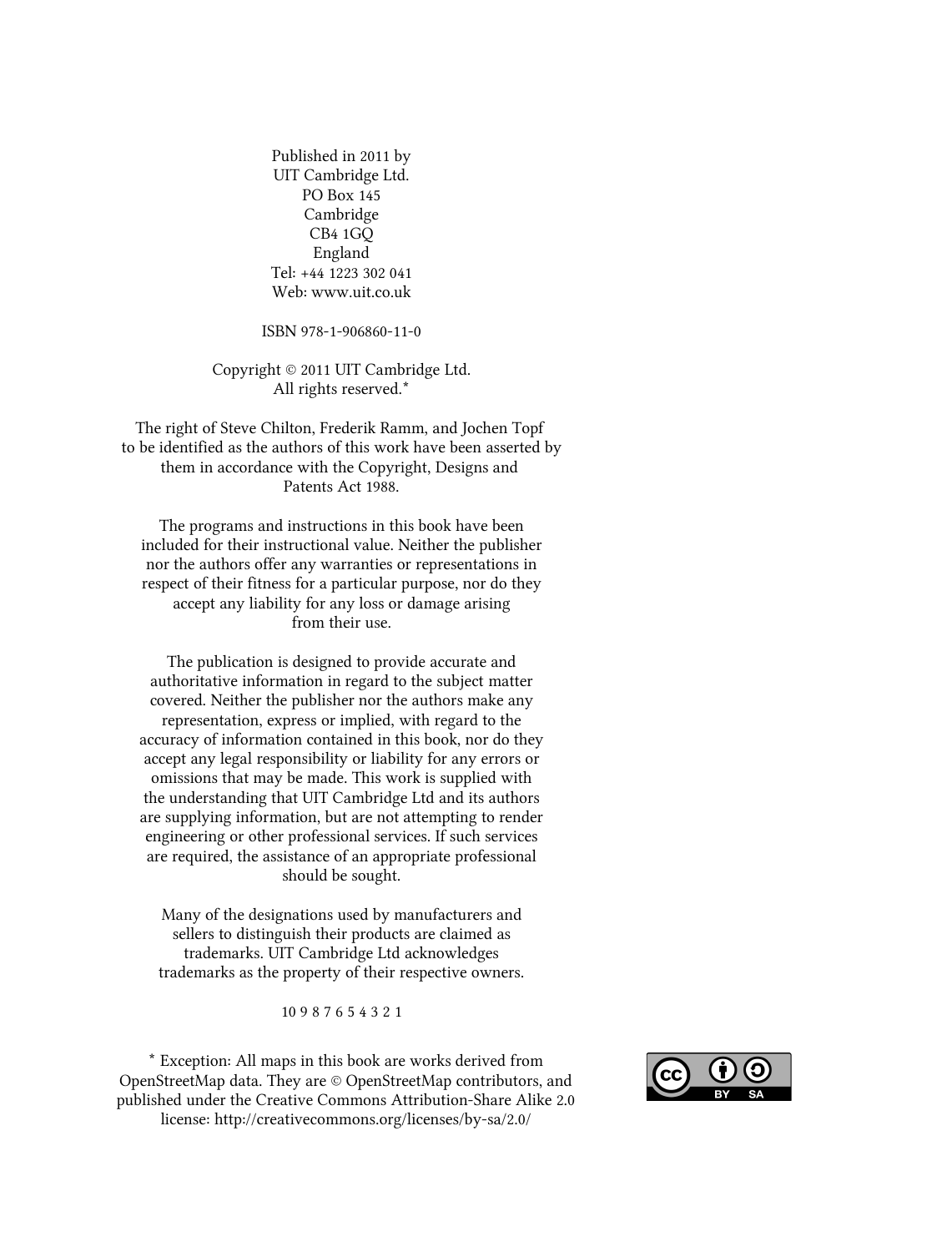## **Table of Contents**

#### **Part I: Introduction**

#### Part II: OpenStreetMap for Contributors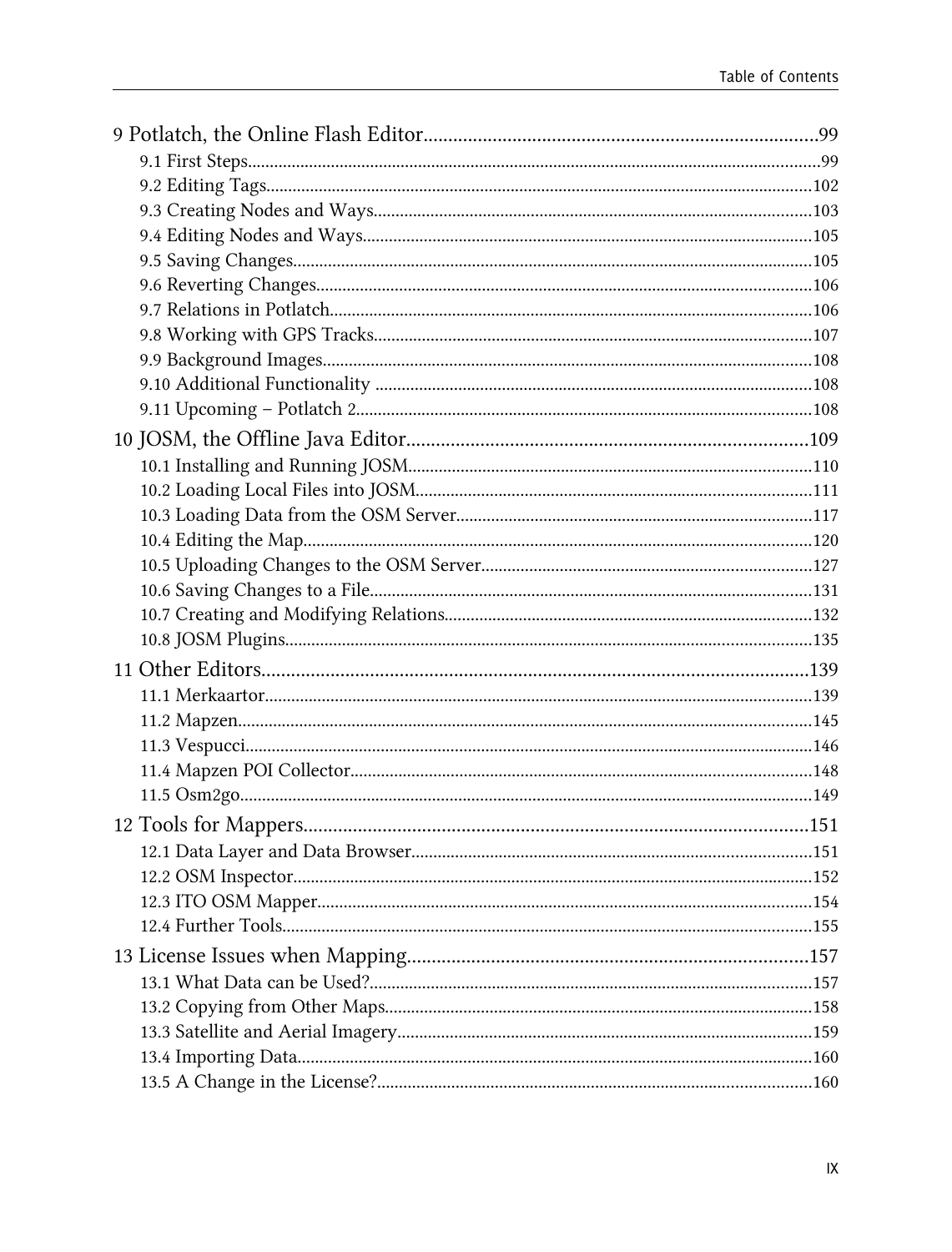## Part III: Making and Using Maps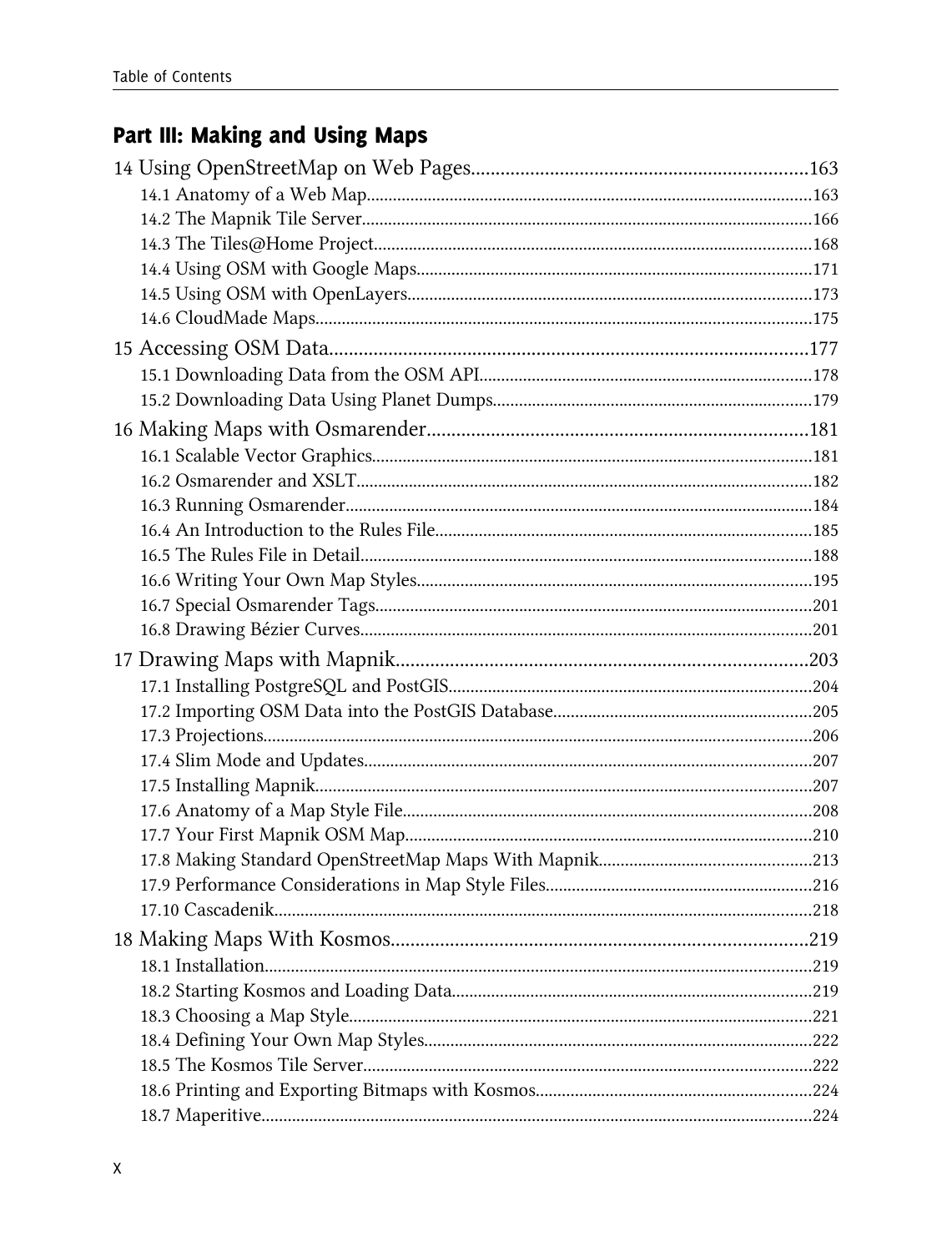## Part IV: Hacking OpenStreetMap